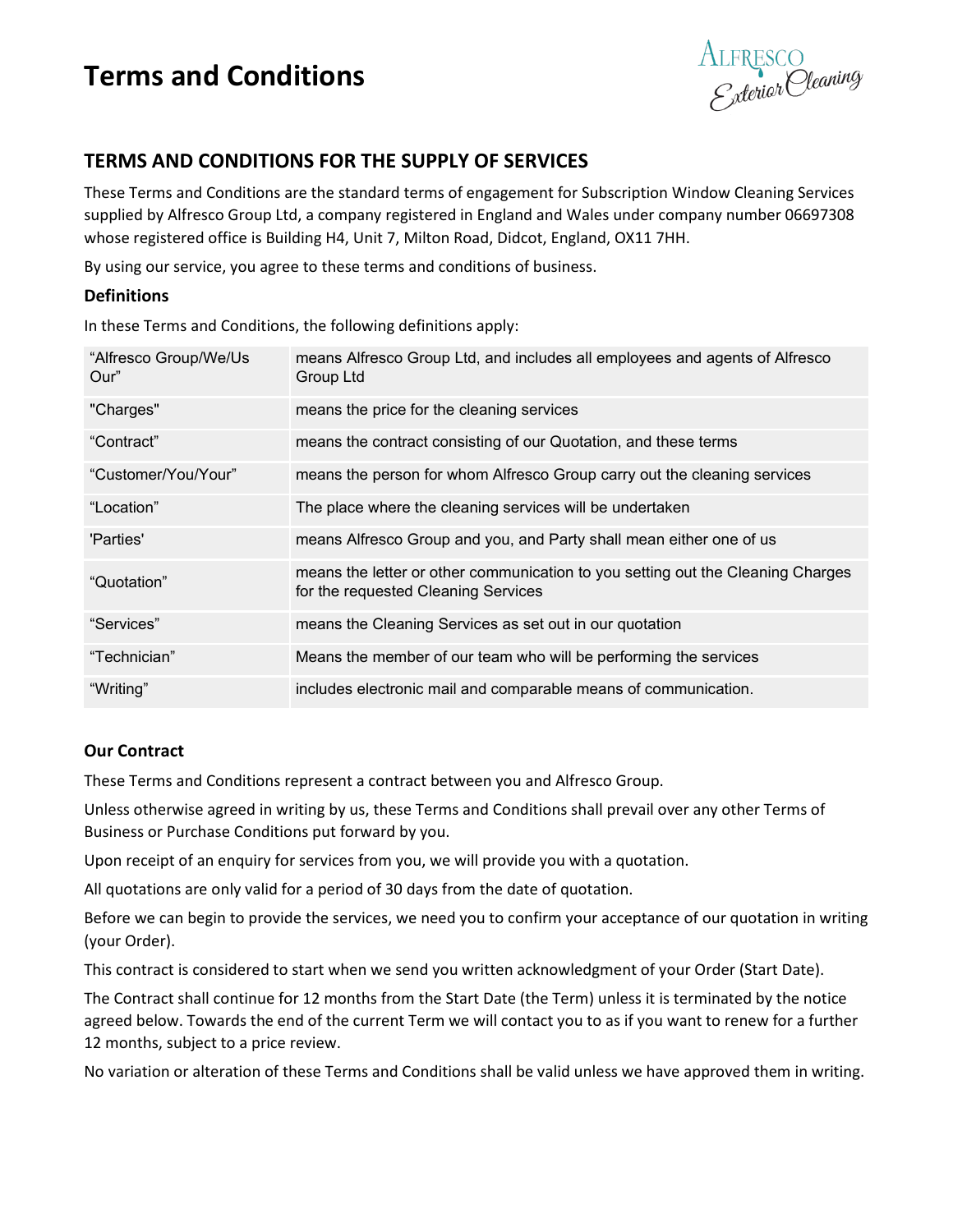## **The Window Cleaning Services**

We will provide to you a professional quality-assured Window Cleaning Service at an agreed cost.

We will always remain courteous and professional. If our Operative fails to adhere to this code of conduct, this must be reported immediately to us on 01235 754000. This in turn will be investigated internally and we will keep you informed of the outcome of their investigation.

Health and Safety is of paramount importance to us, therefore, if we deem any conditions to be unfit or hazardous, we will not continue until working conditions are improved and a charge may be incurred.

### **First Clean**

For your first clean only there is a one-off charge to cover the additional time taken on the initial clean, this varies with house size and frequency of ongoing cleans, this will be explained when signing up.

### **What Can I Expect?**

Alfresco Group's pure water window cleaning is a maintenance cleaning process is very effective at cleaning general dirt from your windows.

If you've had some works completed at home and have builders residue like plaster, concrete, paint, stickers or adhesive, staining/discolouration on windows or frames from chemicals or rust and UV bleaching of frames on your windows, pure water will not be effective at removing these, we can offer a bespoke quotation and offer advice based on our 24 years in business.

### **How Often Will We Visit**

We come every 6 weeks or 9 times per year. We ask for some flexibility on time scales due to rain and other factors of a week either side of the time due.

#### **Bad Weather**

We will always try to not clean your windows in the rain, however we do still work in light rain or short showers. Our promise to you is that the results will still be the same. If rain is heavy, we will not clean your windows. Your clean will carry over to the next working day.

## **Your Responsibilities**

We will try to be as reliable as we can for you, but we also appreciate the customer being reliable. We will make time and space in our schedule for you. On the day of the clean it is too late for us to replace your clean with another. We reserve the right if turning our team away at the door or cancelling on the day with our office, to charge you the full price expected and/or cancel any ongoing service with us. We also reserve the right to charge the full price expected if access on the day has not been made available by the customer.

Full access is required on the day of the clean. We are unable to move any obstacles which may inhibit cleaning. Should partial access on the scheduled day reduce the extent of the clean, we reserve the right to charge for 100% of the scheduled clean.

You will obtain permission for us to proceed over property belonging to neighbours or third parties if this is necessary. You shall indemnify us in all aspects of claim from neighbouring/third party properties arising out of our presence.

Where the area has restrictions on parking, you shall obtain the relevant permission or provide a parking permit for us for such period as the duration of the job.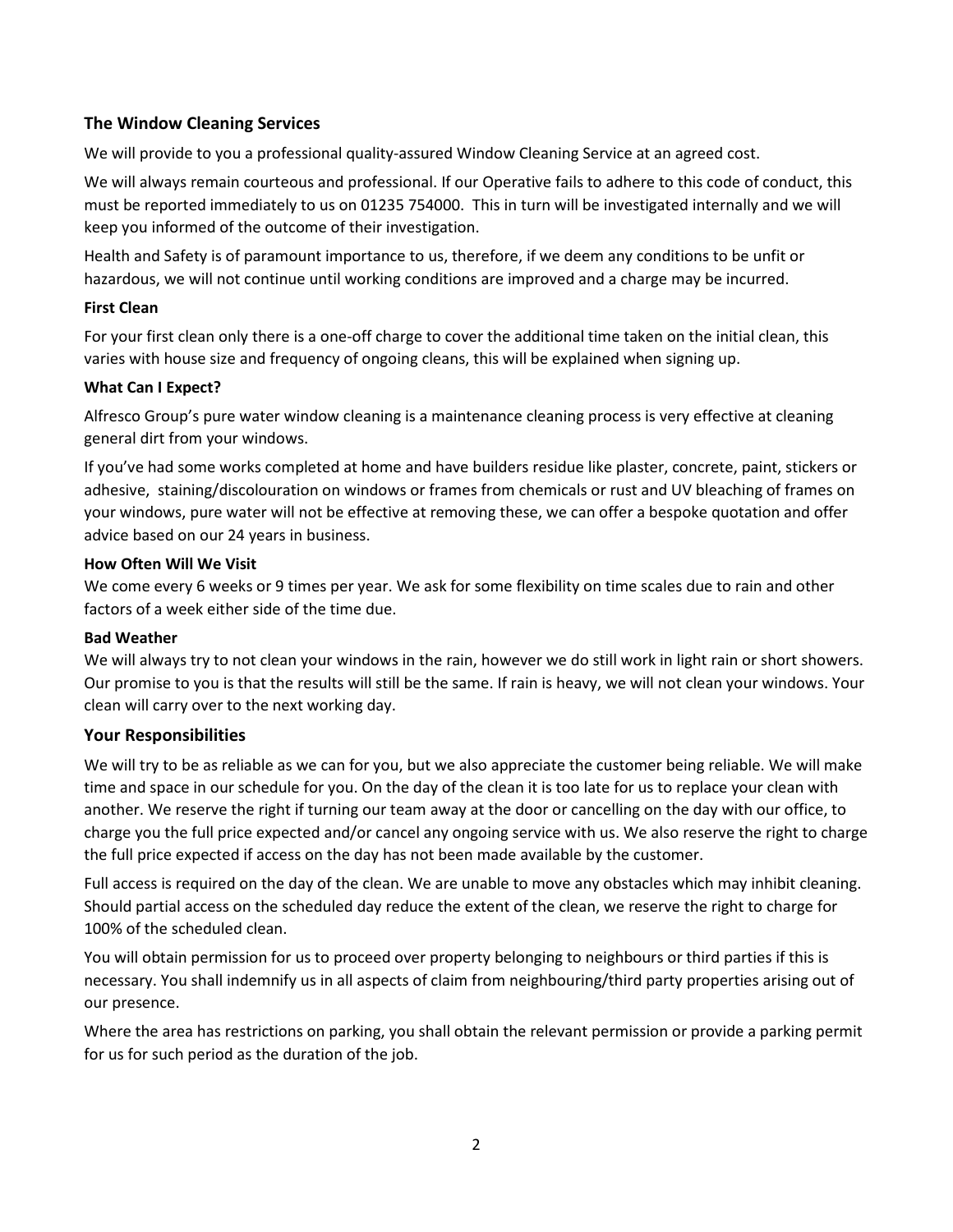## **Price & Payment**

The Price as stated in the Contract does not include Value Added Tax ("VAT"). VAT will be charged at the prevailing rate. Out VAT registration number is GB 941115750. All payments are due in Pounds Sterling.

Customers joining our subscription-based window cleaning service are required to pay via our direct debit system GoCardless which can be set up on our payments page. Payments are then automatically collected on the  $1<sup>st</sup>$  of each month.

Charges for any additional, one off service booked, such as gutter clearing, will be added to your next direct debit payment.

If payment of the price or any part thereof is not made by the due date, we may:

- 1. Cancel the contract or suspend any further provision of the services to you with immediate effect. Any such period of suspension shall be disregarded for the purpose of contractual time limits previously agreed for the completion of the services.
- 2. Charge interest at the rate of 10% per annum on the unpaid amount
- 3. Apply a charge of £10 (to cover administrative expenses and not as a penalty) per reminder for overdue payment submitted to You. We shall be entitled to submit such reminders on a Weekly basis once the fees have become overdue.
- 4. Charge you the costs of recovery of any outstanding amount including legal costs and disbursements.

## **Notice of Your Statutory Right to Cancel**

As an individual (Consumer) you have a statutory right to cancel this contract within fourteen (14) calendar days starting the day after the Start Date. (Cancellation Period).

You should send your cancellation notice to Us in writing via post or email.

Notice of cancellation is deemed to be served as soon as it is posted/sent.

If You require us to begin the services within the Cancellation Period, we require you to make an express request to do so. In such cases, your right to cancel continues until the end of the Cancellation Period.

If you cancel during the Cancellation Period, we may charge you for any services provided up until the point when we receive your cancellation notice and will provide a partial and proportionate refund accordingly.

## **Ending Our Services (Cancellation After the 14 Day Period)**

If for one reason or another you should wish to cancel our services, you have the right to do so at any time. We would require 2 months' notice as the service is based on 9 cleans per year paid monthly.

Cancelling your GoCardless direct debit at your bank does not automatically cancel your window cleaning.

Please remember you are paying monthly for a 12-month contract; therefore you may have received more of the service than you have paid for. Should this be the case, we will invoice you for any excess charges over an above what you have paid to the date of cancellation. Conversely should you have paid for more than has been provided will arrange a partial and proportionate refund accordingly,

Less than the required period of notice to terminate any contract will incur the full charge of any scheduled work.

## **Termination**

We reserve the right to terminate the contract with immediate effect in the event of any of the following: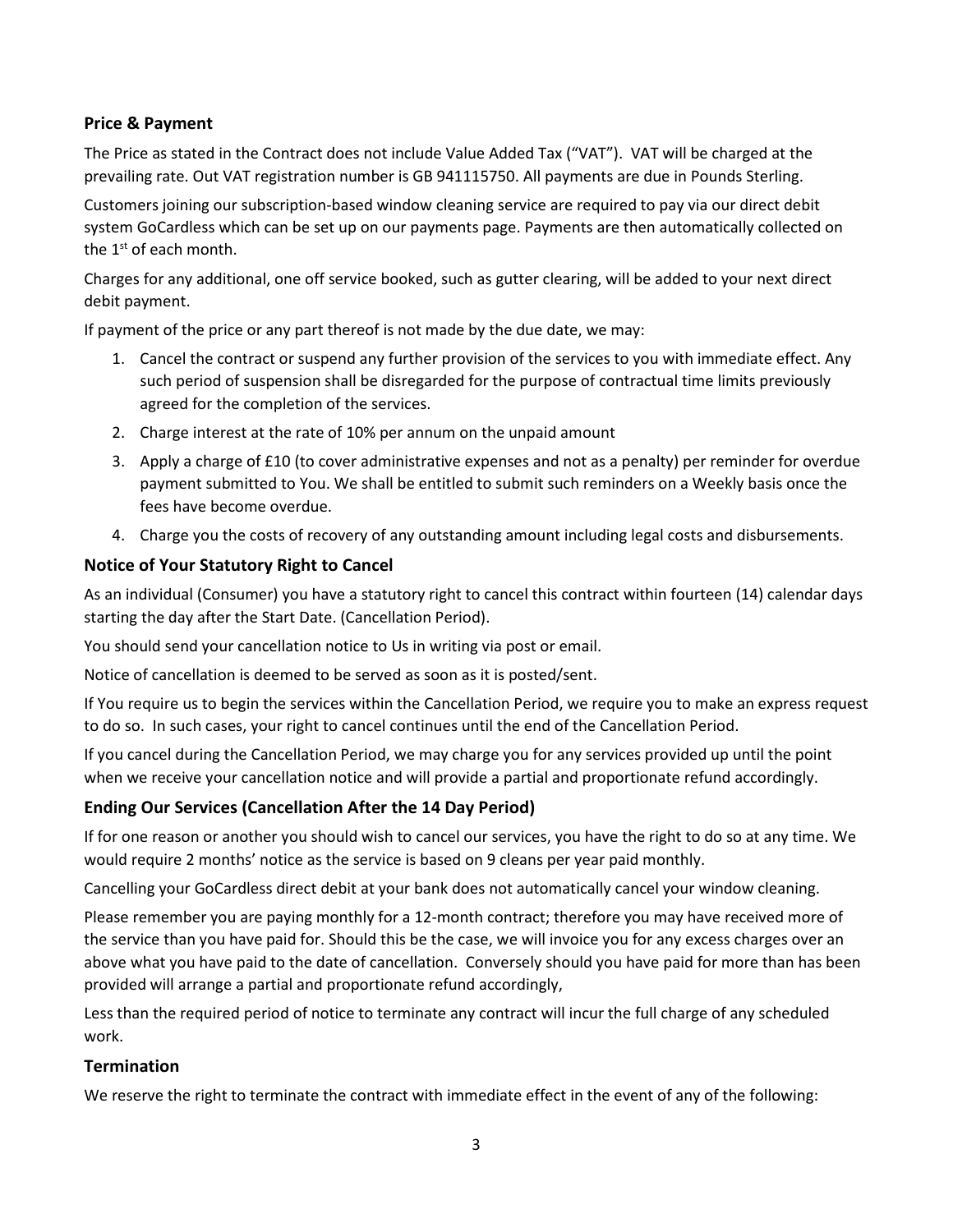- 1. that you are declared bankrupt or enter into some form of insolvency arrangement.
- 2. that you (being an individual) die or, by reason of illness or incapacity (whether mental or physical), are incapable of managing your own affairs or become a patient under any mental health legislation.
- 3. your financial position deteriorates to such an extent that in our opinion your capability to adequately fulfil your obligations under these Terms has been placed in jeopardy.

If either party breaches a material provision under this contract, and, in the case of a breach capable of being remedied, fails to remedy it within a reasonable time of being given written notice of the breach, the nondefaulting party may terminate this contract immediately and require the defaulting Party to indemnify the nondefaulting party against all reasonable damages.

All notices of termination of the contract should be submitted to the other party in writing.

## **Complaints Procedure**

We will always try to provide you with the best possible service every time we clean your windows. If for any reason you are not satisfied with our work, you must contact us within 24 hours of the clean. We will then return the next working day to re clean your windows for free.

Please note that complaints made after 24 hours may not be re cleaned.

We operate a no refund policy; we will rectify work you are not happy with free of charge provided we are informed within 24 hours of the clean date.

## **Events Outside Our Control (Force Majeure)**

Neither Party to these Terms and Conditions shall be liable for any failure or delay in performing their obligations where such failure or delay results from any cause that is beyond the reasonable control of that Party. Such causes include, but are not limited to: power failure, Internet Service Provider failure, industrial action, civil unrest, fire, flood, storms, earthquakes, acts of terrorism, acts of war, epidemic, pandemic, governmental action or any other event that is beyond the control of the Party in question.

## **Data Protection**

'Data protection legislation' refers to the Data Protection Act 2018 and any secondary legislation in England and Wales relating to the processing of personal data and the privacy of electronic communications, as amended, replaced or updated from time to time.

All personal information that we may collect (including, but not limited to, your name, postal address, email address and telephone number) will be collected, used and held in accordance with the provisions of data protection legislation as defined above.

How we collect, use, and store personal information is set out in our privacy policy.

We will not pass on your personal information to any other third parties for marketing purposes without first obtaining your express consent.

## **Limitation of Liability**

We shall not be liable under any circumstances for any loss, whether direct, indirect or consequential, which may be incurred by you arising from the late arrival of our Operative at the service address.

We shall not be responsible for damage due to faulty and/or improper installation of any item. All surfaces [e.g. uPVC Frames, Wooden Sash, aluminium frames etc.] are assumed sealed and ready to clean without causing harm. We will take all reasonable precautions and care not to damage windows but cannot be held responsible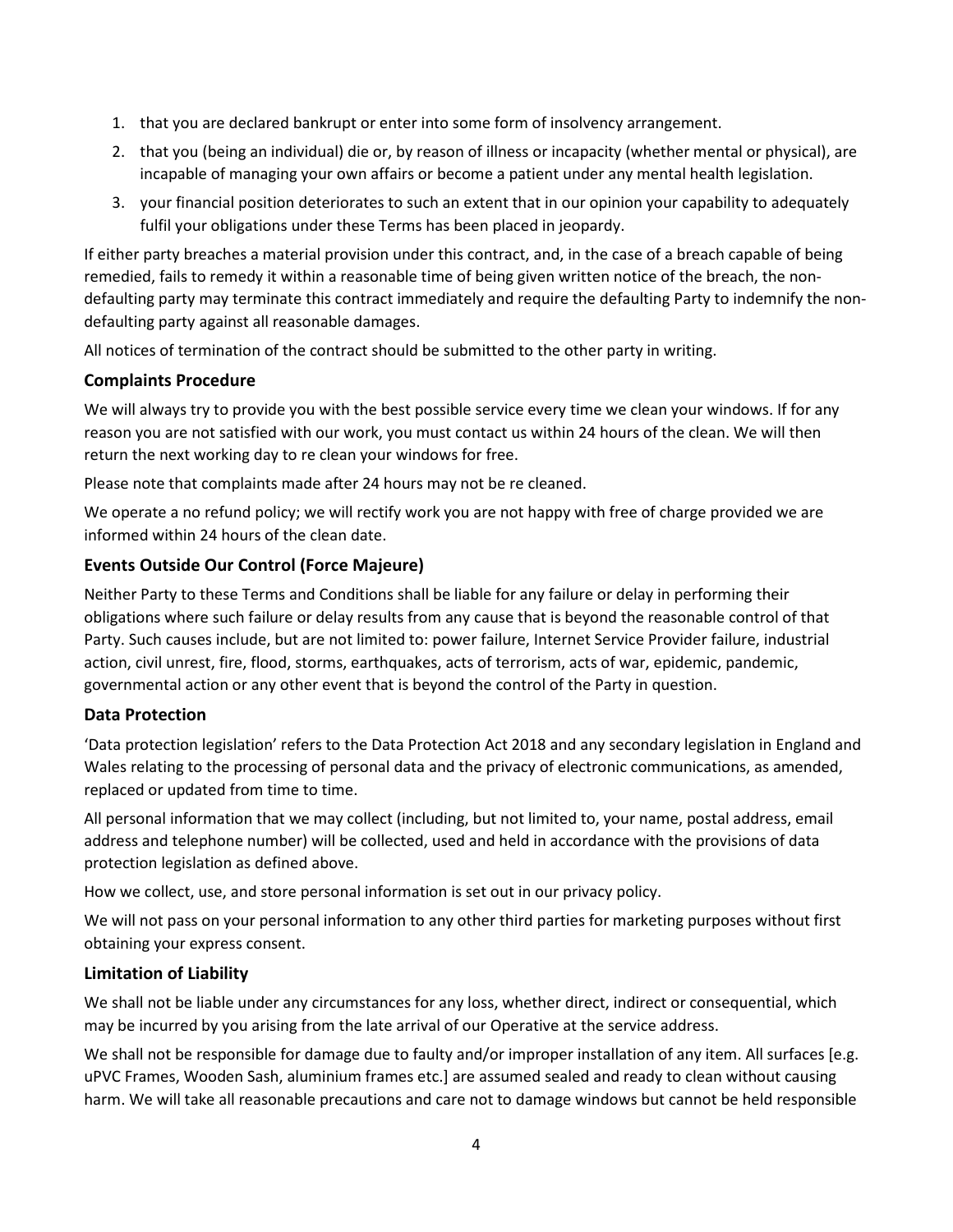for such problems as, but not exclusive to, flaking paint, adhesive leading or uPVC on face of double glazed units, damage to decaying windows, brittle or damaged glass or loose leading in windows. We are also not responsible for scratches incurred by previous building work, which may only become visible on cleaning the glass.

We do not accept liability for damage caused by decorative or structural defects, improper construction materials used, or conditions at the property such as, but not limited to, ill-fitting windows, doors, fascias, guttering, window/conservatory trims, unsecured windows and doors, leaking seals, decorative bars stuck on glass, rotting frames, untreated wooden panelling, or open trickle vents.

We will not accept liability for water damage to the property or items within the property caused because of windows being left open prior to a clean or due to damaged windows or frames causing leakage into the property. It is the nature of cleaning services that water will be applied to surfaces and we cannot accept responsibility for water damage.

In the event of an accident, we may instruct an Insurance Assessor to investigate the root cause. We will not accept liability for any accident deemed out of our control.

We are comprehensively insured under our Public Liability Insurance Policy, and we request that our Customers also have adequate insurances in place.

### **Other Important Terms**

If for any reason, any of the terms included in this agreement become illegal or otherwise unenforceable, the remaining terms will not be affected and will still apply.

The failure by us at any time or for any period to enforce any one or more of these Terms and Conditions shall not be a waiver of them or a waiver of the right to enforce such Terms and Conditions on a future occasion.

The agreement between us for the sale of services shall not be assigned or transferred, nor the performance of any obligation sub-contracted, in either case by you, without our prior written consent.

A person who is not a party to the contract shall not have any rights to enforce its terms.

#### **Law Governing the Terms**

Our relationship with you will be governed by English law and will be subject to the exclusive jurisdiction of the English Courts.

| <b>Alfresco Group Ltd</b> |  |
|---------------------------|--|
|                           |  |

## **The Customer**

*Signature Signature*

*Print Name & Title Print Name*

*Date Date*